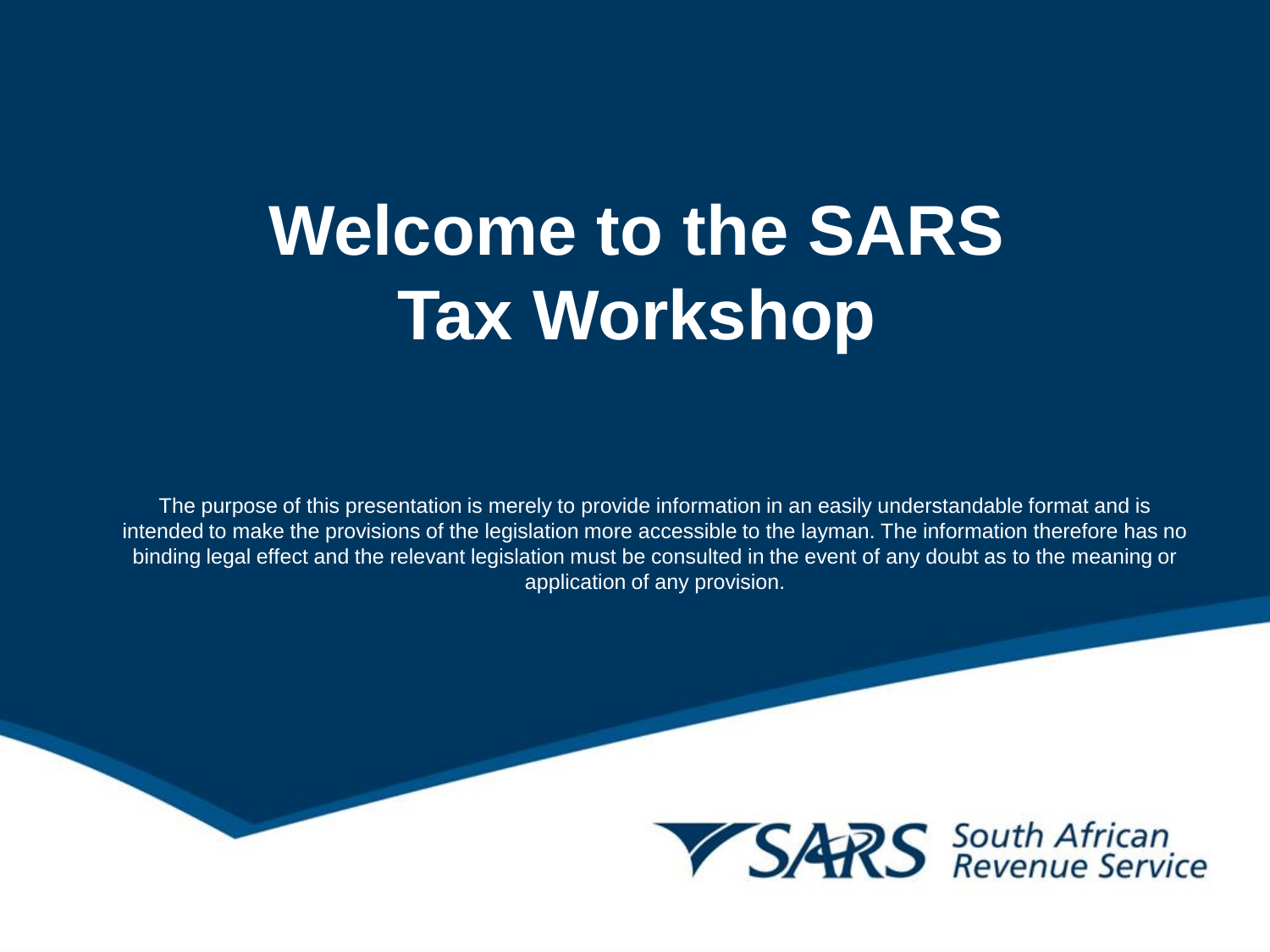- SBC is not another type of business entity but rather a type of tax incentive for certain small business
- Gross Income not more than R 20 million per annum (from 1 April 2013)
- Co-operatives, close corporations & private companies
- Not applicable to sole proprietors, partnerships and trusts
- Shareholding held by natural persons (individuals)
- Shareholding held for the **entire year** by natural persons
- Imperative to deregister from other co-operatives, CC's or companies before

starting a SBC (although certain limited shareholding is permissible)

**HELPING YOU MAKE SOUTH AFRICA GREAT!** 

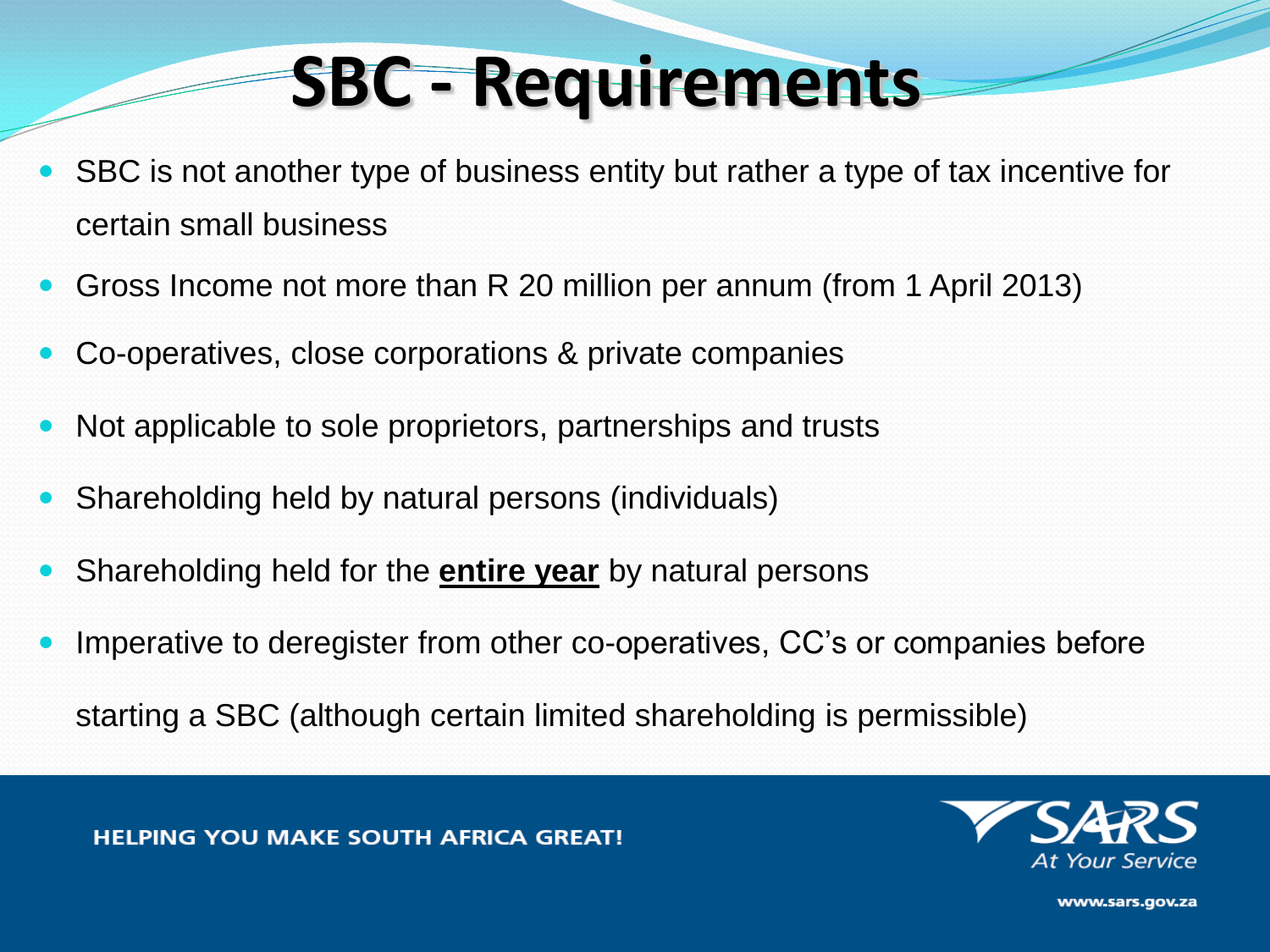- Shareholders to have no interest in another Company
- Excludes Dormant/ Shelf / Non Trading Companies where total value of assets do not exceed R5000
- Excludes listed companies and companies exempt from the payment of Income Tax

**HELPING YOU MAKE SOUTH AFRICA GREAT!** 

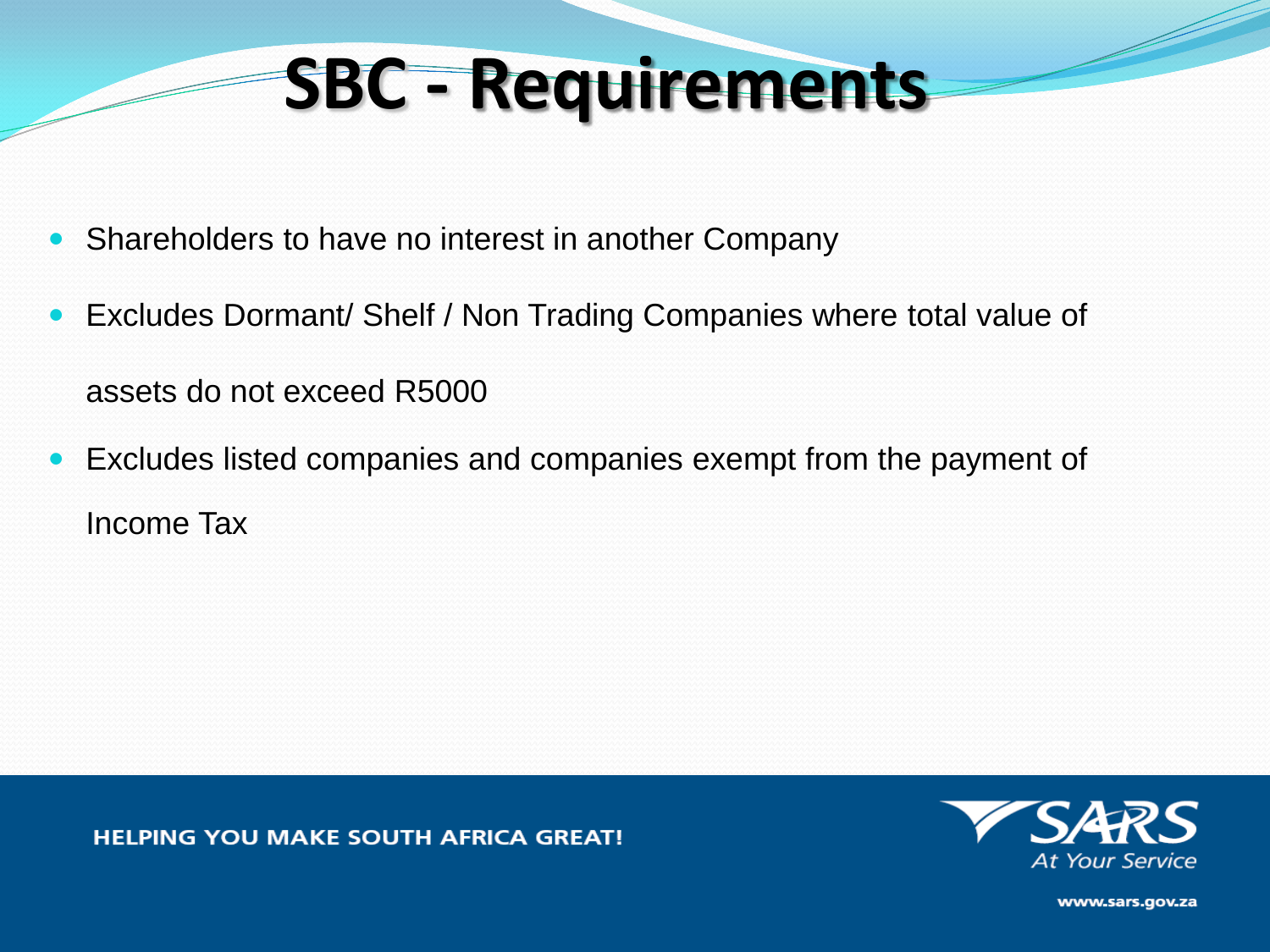Not more than 20% of total receipts and accruals must be from

**Investment Income** and a **Personal Service** (these are defined terms in

section 12E of the Income Tax Act)

Investment income:

- $\checkmark$  Dividends (local and foreign)
- $\checkmark$  Royalties
- $\checkmark$  Rental from immovable property
- $\checkmark$  Annuities or income of a similar nature
- $\checkmark$  Interest income

Your Service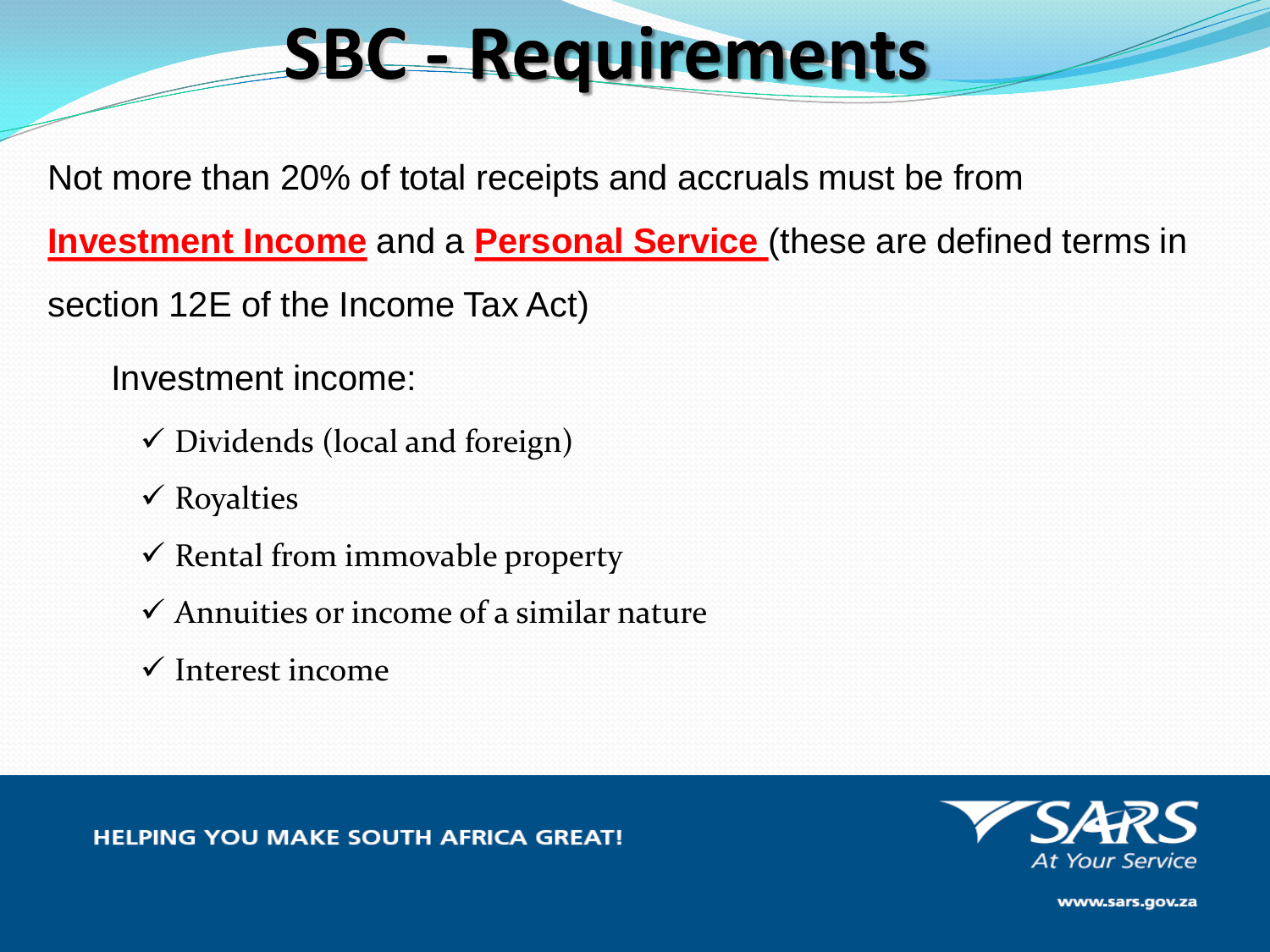A SBC may not be a 'personal service provider' (as defined in the Fourth Schedule to the Income Tax Act). A personal service provider is where -

- $\checkmark$  the service is provided by the company;
- $\checkmark$  the service is provided via a person who is connected to the company;
- $\checkmark$  the company does not have at least three full time employees who are not shareholders, members or connected to such persons;
- $\checkmark$  the person rendering such service is regarded as an employee of the client;
- $\checkmark$  the duties are performed mainly at the premises of the client and is subject to supervision by such client; and
- $\checkmark$  more than 80% of income for a year from services rendered consists of or is likely to consist of amounts received from one client.

**HELPING YOU MAKE SOUTH AFRICA GREAT!** 



WW.Sars.gov.za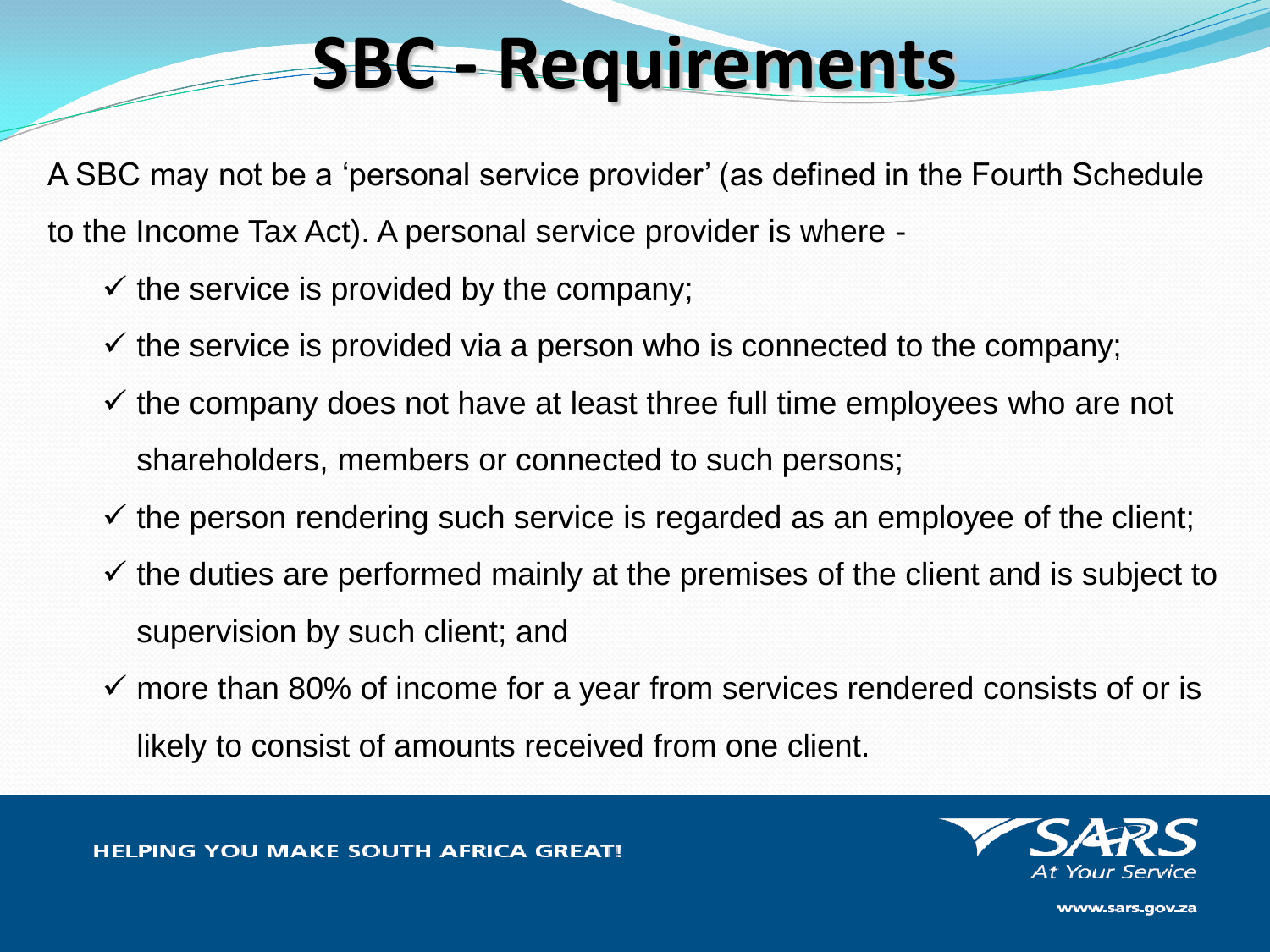## **Tax Rates – Small Business Corp**

- Reduced tax rates
- No need to apply for SBC status indicate annually on the annual tax return

 $(ITR14) - all requirements must be met$ 

| <b>Small Business Corporation rates for 2014 YOA</b> |                                                 |
|------------------------------------------------------|-------------------------------------------------|
| $0 - R70700$                                         | 0 % of taxable income                           |
| R70 701-R 365 000                                    | 7% of taxable income above R70 701              |
| R365 001 - 550 000                                   | R20 601 + 21 % of taxable income above R365 000 |
| R550 001 and above                                   | R59 451 + 28% of the amount above R550 000      |

**HELPING YOU MAKE SOUTH AFRICA GREAT!**